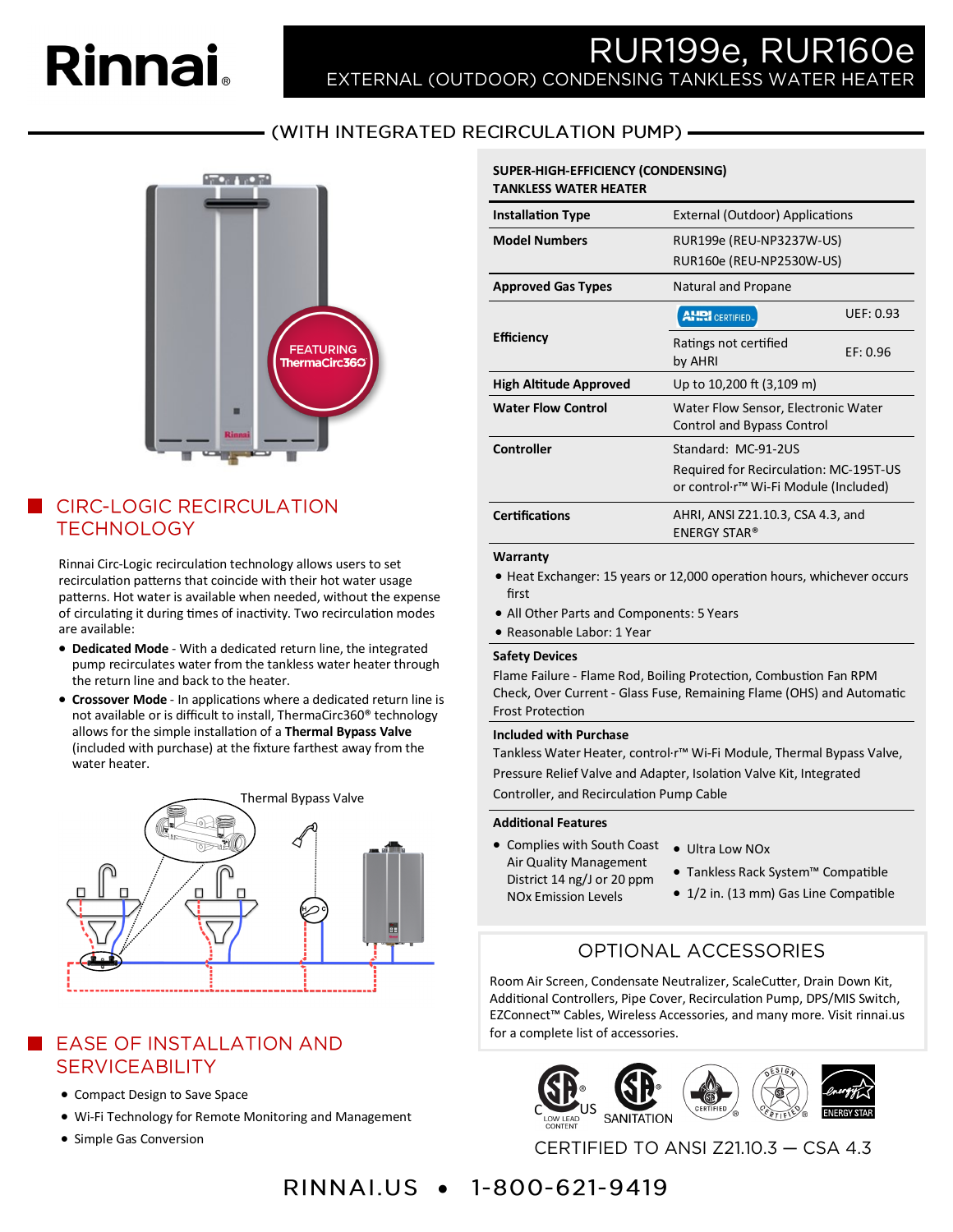## SENSEITM TECHNICAL SPECIFICATIONS

| <b>SPECIFICATION</b>                                                                                                                                              |                                                                                                                     | <b>RUR199e</b>                                                                                                                                                     | <b>RUR160e</b>                                 |  |  |
|-------------------------------------------------------------------------------------------------------------------------------------------------------------------|---------------------------------------------------------------------------------------------------------------------|--------------------------------------------------------------------------------------------------------------------------------------------------------------------|------------------------------------------------|--|--|
|                                                                                                                                                                   | Dimensions - w, h, d                                                                                                | 18.5 in. x 26.4 in. x 11.4 in. (470 mm x 670 mm x 290 mm)                                                                                                          |                                                |  |  |
| Btu/h                                                                                                                                                             | Minimum Gas Consumption                                                                                             | 15,000                                                                                                                                                             |                                                |  |  |
| Btu/h                                                                                                                                                             | <b>Maximum Gas Consumption</b>                                                                                      | 199,000<br>160,000                                                                                                                                                 |                                                |  |  |
| Flow Rate <sup>1</sup><br>(Min - Max)                                                                                                                             |                                                                                                                     | $0.26 - 9.8$ GPM<br>$(1.0 - 37 L/min)$                                                                                                                             | $0.26 - 8.0$ GPM<br>$(1.0 - 30 \text{ L/min})$ |  |  |
| Max Flow Rate with<br>Parameter Adjustment                                                                                                                        |                                                                                                                     | 11 GPM<br>$(42 \text{ L/min})$                                                                                                                                     | 9 GPM<br>(34 L/min)                            |  |  |
| Weight                                                                                                                                                            |                                                                                                                     | 73 lb (33 kg)                                                                                                                                                      | 71 lb (32 kg)                                  |  |  |
|                                                                                                                                                                   | Sound Level                                                                                                         | 53 dB                                                                                                                                                              | 52 dB                                          |  |  |
|                                                                                                                                                                   | Normal                                                                                                              | 81 W                                                                                                                                                               | 49 W                                           |  |  |
|                                                                                                                                                                   | Standby                                                                                                             | 1.3W                                                                                                                                                               |                                                |  |  |
| Electrical                                                                                                                                                        | <b>Freeze Protection</b>                                                                                            | 198 W                                                                                                                                                              |                                                |  |  |
|                                                                                                                                                                   | <b>Max Current</b>                                                                                                  | 4 Amps                                                                                                                                                             |                                                |  |  |
|                                                                                                                                                                   | Fuse                                                                                                                | 10 Amps                                                                                                                                                            |                                                |  |  |
| Temperature                                                                                                                                                       |                                                                                                                     | 98° F (37° C) Default<br>$\bullet\,$ Minimum:<br>120° F (49° C) Crossover Mode<br>• Maximum: 120° F (49° C) Default<br>140° F (60° C) With Parameter Adjustment    |                                                |  |  |
| <b>By-Pass Flow Control</b>                                                                                                                                       |                                                                                                                     | Electronic                                                                                                                                                         |                                                |  |  |
| Gas Supply Pressure <sup>2</sup>                                                                                                                                  |                                                                                                                     | 3.5 in. w.c. - 10.5 in. w.c.<br>• Natural:<br>• Propane: 8.0 in. w.c. - 13.5 in. w.c.                                                                              |                                                |  |  |
|                                                                                                                                                                   | Ignition System                                                                                                     | Direct Electronic Ignition                                                                                                                                         |                                                |  |  |
|                                                                                                                                                                   | <b>Electronic Connections</b>                                                                                       | • Appliance: AC 120 Volts, 60Hz.<br>• Temperature Controller: DC 12 Volts (Digital)                                                                                |                                                |  |  |
|                                                                                                                                                                   | • Minimum: 50 PSI (Recommended 60-80 PSI for max performance)<br><b>Water Supply Pressure</b><br>• Maximum: 150 PSI |                                                                                                                                                                    |                                                |  |  |
|                                                                                                                                                                   | <b>Controller Cable</b><br>Non-Polarized Two Core Cable (Minimum 22 AWG)                                            |                                                                                                                                                                    |                                                |  |  |
| <b>Service Connections</b>                                                                                                                                        |                                                                                                                     | • Gas Supply: 3/4 in. (19 mm) NPT<br>• Cold Water Inlet: 3/4 in. (19 mm) NPT<br>• Hot Water Outlet: 3/4 in. (19 mm) NPT<br>• Condensate Drain: 1/2 in. (13 mm) NPT |                                                |  |  |
| • Top: 2 in. $(51 \text{ mm})^*$<br>$\bullet$ Back: 0 in.<br>Clearances<br>• Bottom/Ground: 12 in. (305 mm) • Sides: 2 in. (51 mm)***<br>$\bullet$ Front: 0 in.** |                                                                                                                     |                                                                                                                                                                    | • Front Exhaust: 24 in. (610 mm)               |  |  |

**SENSEI™ DIMENSIONS FRONT**

in. (mm)





\* 0 in. from vent components \*\* Clearance for servicing is 24 in. (610 mm) in front of water heater \*\*\* Add 0.25 in. (6.35 mm) for recess box

<sup>1</sup> Minimum flow may vary slightly depending on the temperature setting and the inlet water temperature.<br><sub>2</sub> Minimum activation flow is 0.4 GPM (1.5 L/min).<br><sup>2</sup> The maximum gas supply pressure must not exceed the value spe

## **SENSEITM WATER FLOW CURVE**

Flow curves apply only to incoming water temperatures of 70° F (21° C) or less. For incoming water temperatures greater than 70° F (21° C), please contact Rinnai.





**SIDE**



|  | Connection |   | in.   | mm  |
|--|------------|---|-------|-----|
|  | COLD       | F | 9.27  | 235 |
|  |            | C | 3.11  | 79  |
|  | нот        | н | 14.49 | 368 |
|  |            | B | 6.52  | 166 |
|  | GAS        | E | 3.57  | 91  |
|  |            | D | 2.79  | 71  |
|  | PRV        | G | 10.40 | 264 |
|  |            | А | 7.60  | 193 |